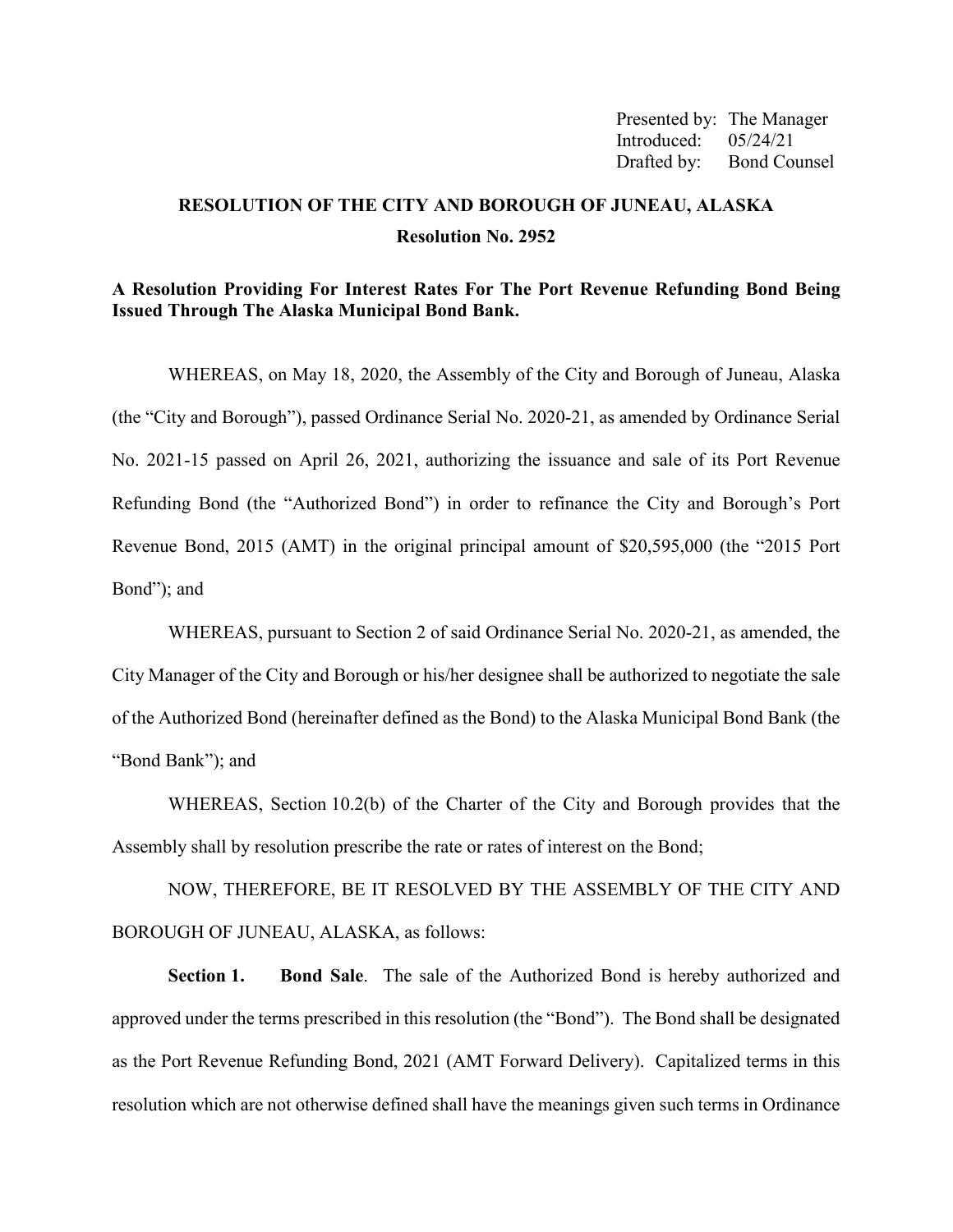Serial No. 2020-21 of the Assembly, as amended by Ordinance Serial No. 2021-15 (collectively, the "Bond Ordinance") (the "Bond Ordinance").

**Section 2. Bond Date, Maturity; Payments; Designation**. The Bond shall be dated the date of delivery, expected to be June 16, 2021, shall mature in the principal amounts prescribed on Schedule A attached hereto and by this reference made a part hereof and shall bear interest payable on June 1, 2022 and semiannually thereafter on the first days of each June and December at the rates prescribed on Schedule A. At the time of sale of the Bond, the City Manager or his/her designee may increase or decrease the estimated principal amounts for each series on Schedule A within the parameters specified in the Bond Ordinance, and may decrease the interest rates for each series shown on Schedule A depending upon orders received for particular maturities, so long as a reduced debt service on the 2015 Port Bond is achieved. The authority granted to the City Manager and his/her designee pursuant to this Section shall be effective from the date of adoption of this resolution until June 24, 2021. If the Bond Bank has not made a final offer of terms approved by the City Manager or his/her designee consistent with the prescriptions of this resolution by June 24, 2021, the authority granted by this resolution shall be rescinded. Both principal of and interest on the Bond shall be paid as provided in the Bond Ordinance and in the Amendatory Loan Agreement between the Bond Bank and the City and Borough.

**Section 3. Delivery of the Bond**. The proper officials of the City and Borough are authorized and directed to execute all documents and to do everything necessary for the preparation and delivery of the Bond in definitive form to the Bond Bank.

**Section 4. Continuing Disclosure Undertaking**. The City and Borough acknowledges that, under the Rule, the City and Borough may now or in the future be an "obligated person" with respect to the Bond Bank Bonds. In accordance with the Rule and as the Bond Bank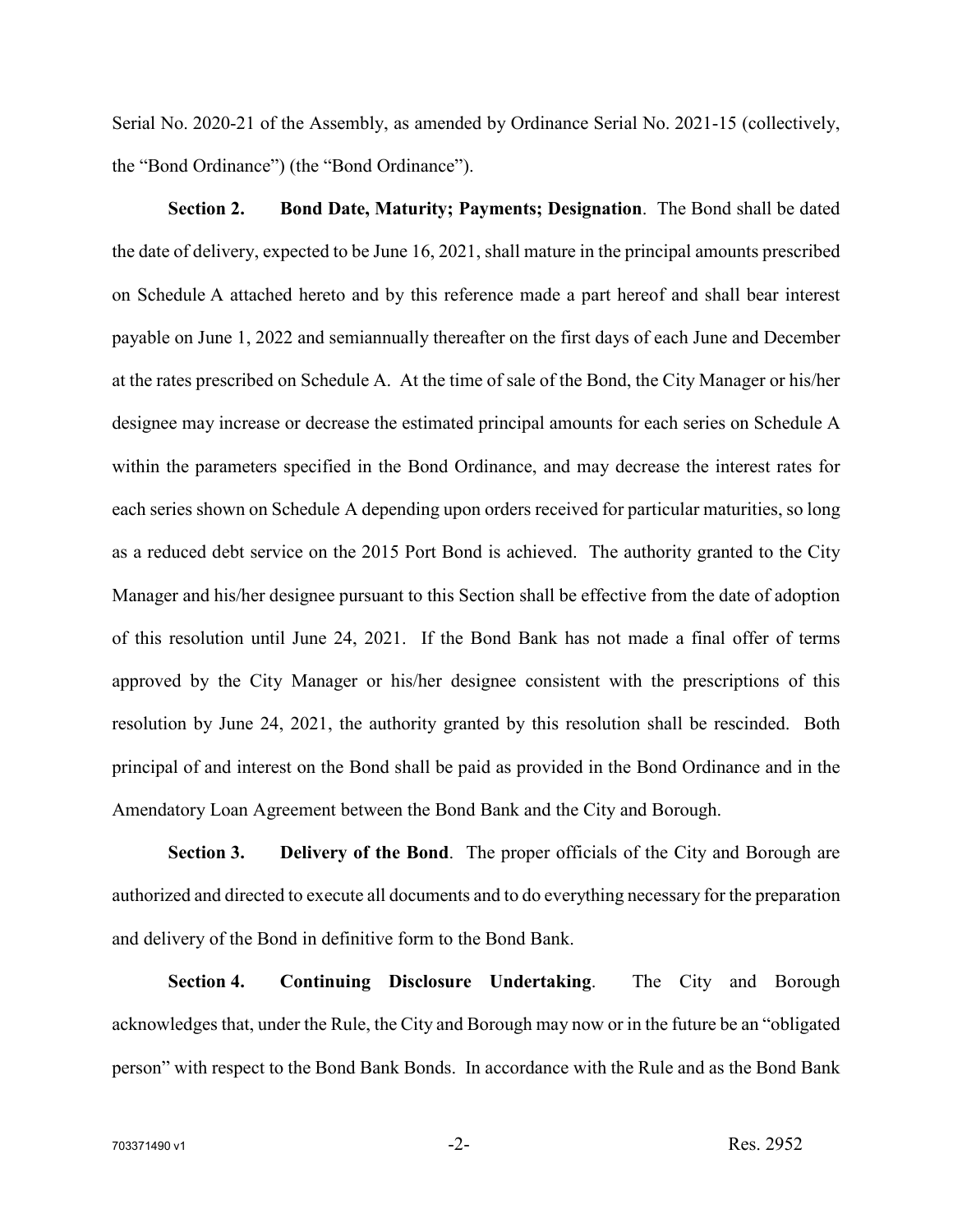may require, the City and Borough shall undertake to provide certain annual financial information and operating data as shall be set forth in the Amendatory Loan Agreement. The City Manager or his/her designee is hereby directed and authorized to review, approve and execute a continuing disclosure undertaking if required by the Bond Bank.

**Section 5. Ratification**. All actions taken by the City Manager or his/her designee relative to the sale of the Bond are hereby in all respects ratified and confirmed. The City Manager of the City and Borough or his/her designee is hereby authorized to do all things necessary for the prompt execution, issuance and delivery of the Bond and for the proper application and use of the Bond proceeds; is hereby authorized to review and approve on behalf of the City and Borough portions of the final Official Statement relative to the Bond and the City and Borough with such additions and changes as may be deemed necessary or advisable; and his/her approval of portions of the Preliminary Official Statement is ratified and confirmed.

**Section 6. Severability**. The covenants contained in this resolution shall constitute a contract between the City and Borough and the owner of the Bond. If any one or more of the covenants or agreements provided in this resolution to be performed on the part of the City and Borough shall be declared by any court of competent jurisdiction to be contrary to law, then such covenant or covenants, agreement or agreements, shall be null and void and shall be deemed separable from the remaining covenants and agreements of this resolution and shall in no way affect the validity of the other provisions of this resolution or of the Bond.

 $703371490 \text{ v1}$  Res. 2952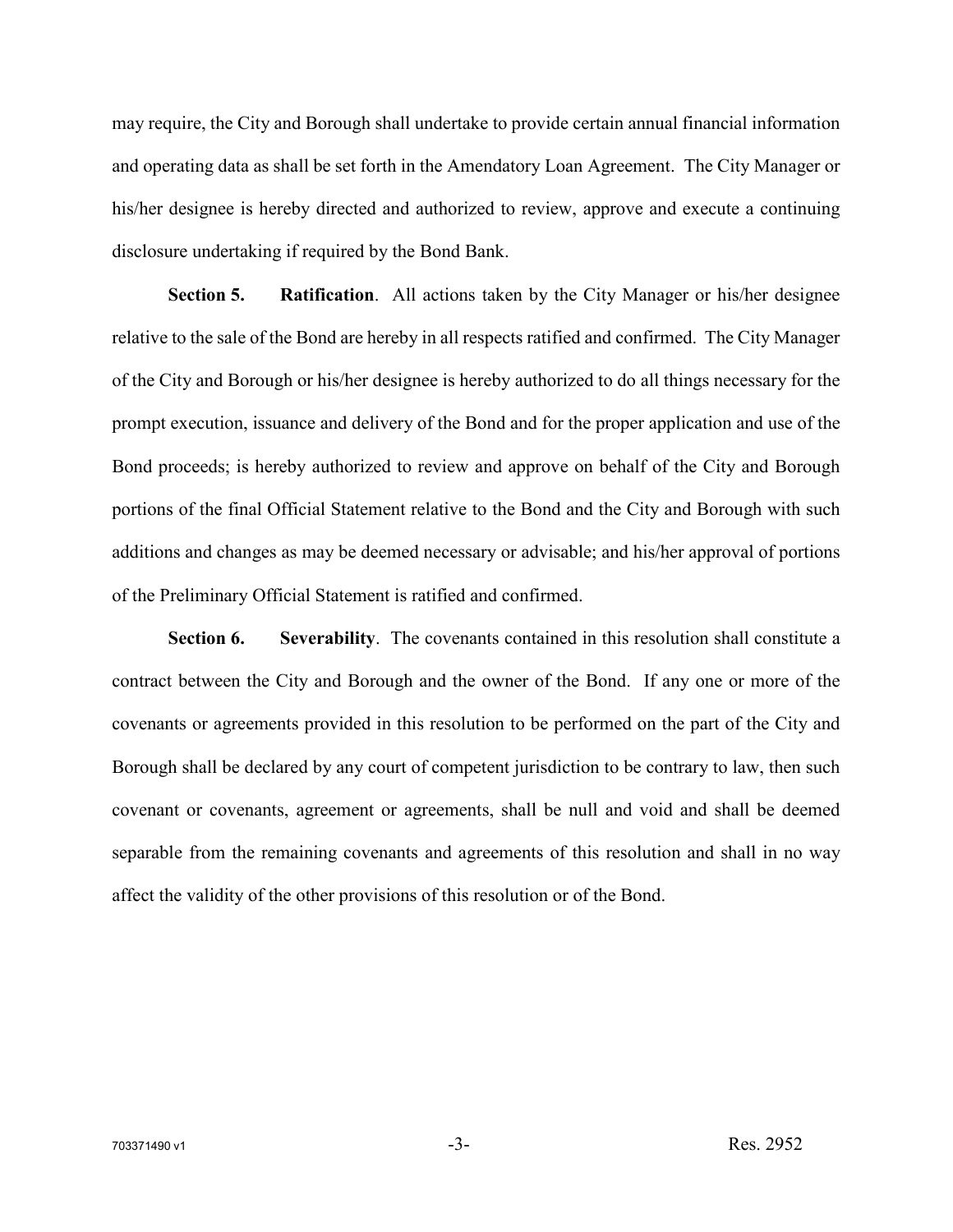**Section 7. Effective Date**. This resolution shall be effective immediately upon adoption.

ADOPTED this 24th day of May, 2021.

Beth A. Weldon, Mayor

Attest:

Elizabeth J. McEwen, Municipal Clerk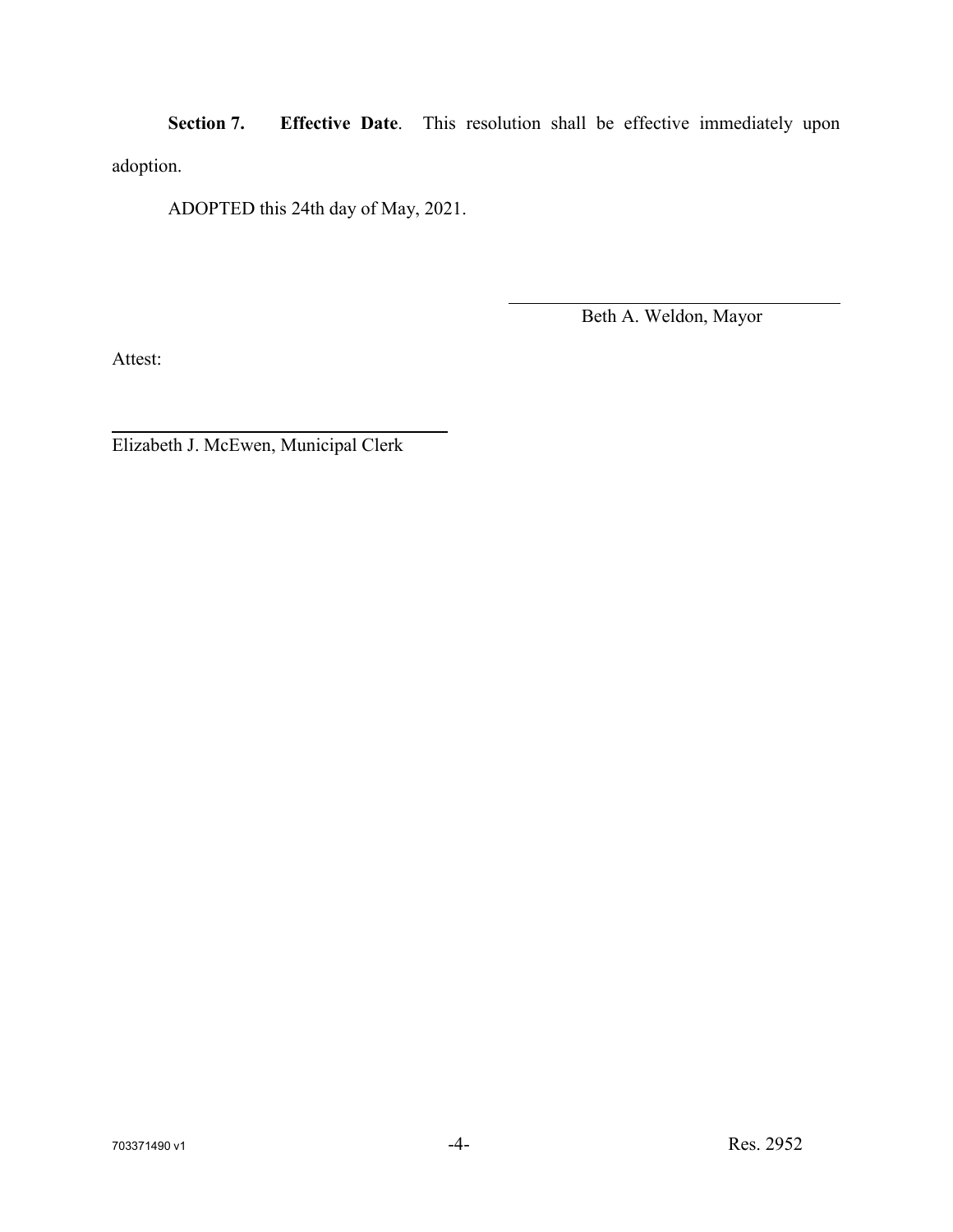#### **CERTIFICATE**

I, the undersigned, Municipal Clerk of the City and Borough of Juneau (herein called the "City and Borough") DO HEREBY CERTIFY:

1. That the attached Resolution No. 2952 (herein called the "Resolution") is a true and correct copy of a resolution of the City and Borough as adopted at a meeting of the Assembly of the City and Borough (the "Assembly") held on May 24, 2021 and duly recorded in my office.

2. That said meeting was duly convened and held in all respects in accordance with law, and to the extent required by law; that a legal quorum was present throughout the meeting and a legally sufficient number of members of the Assembly voted in the proper manner for the adoption of the Resolution; that all other requirements and proceedings incident to the proper adoption of the Resolution have been duly fulfilled, carried out and otherwise observed, and that I am authorized to execute this certificate.

IN WITNESS WHEREOF, I have hereunto set my hand this \_\_\_ day of May, 2021.

Elizabeth J. McEwen, Municipal Clerk City and Borough of Juneau